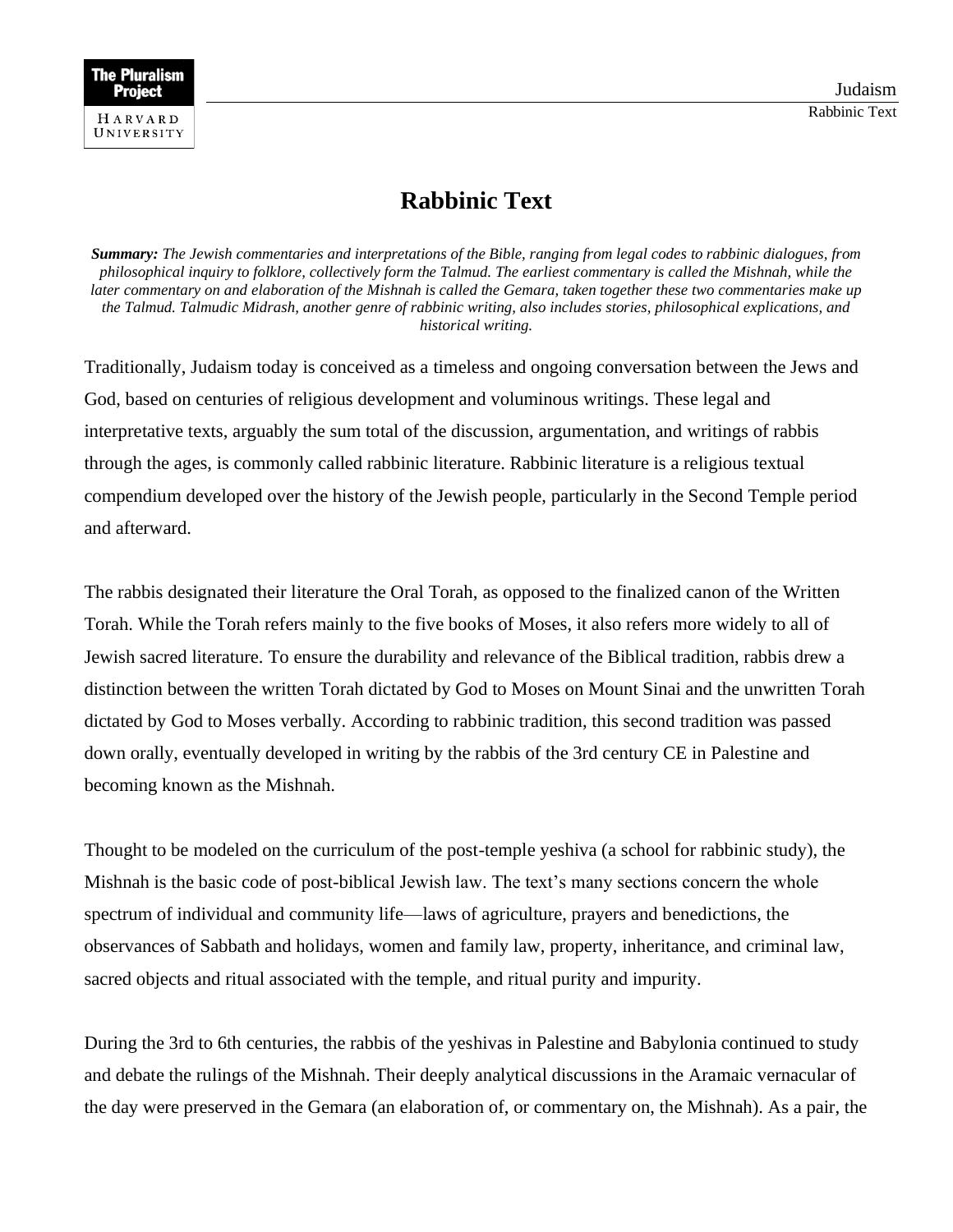Mishnah and the Gemara form the Talmud, of which there are two extant versions. The Palestinian Talmud was finished in the early 5th century; the lengthier and more authoritative Babylonian Talmud was completed by the beginning of the 6th century.

One important distinction between the Mishnah and the Gemara is their context of reference. As a relatively specific text, the legal code of the Mishnah necessarily acknowledged the destruction of the temple in 70 CE, but primarily addressed Jewish corporate existence within the holy land of Israel. The Gemara, on the other hand, presupposed the reality of exile from Israel and addressed itself more generally to Jewish life in Diaspora (galut). One of the underlying themes of the Talmud is the accommodation of Judaism to the minority status of Diaspora Jewry. Much of its legal discussion, therefore, is theoretical and abstract rather than literal and applied, including legislative debate on issues such as criminal law, torts or damages, civil rights and administration, and family law. The legacy of the Talmud is important to note: because Jewish civil law was often superseded in Diaspora by the rule of the state, the forms of critical reading and argumentation of the Talmud today serves a more pedagogical purpose. The commentaries are used to sharpen the reasoning powers of Jewish scholars by means of Talmudic logic.

In addition to the Mishnah and the Gemara, the Talmud contains material that could better be called folklore, history, ethics, and philosophy. This is collectively called aggadah (or haggadah), constituting approximately one-third of the Babylonian Talmud. The rabbis also wrote complete works of biblical interpretation called Midrash. The whole of the Talmud (the Mishnah and the Gemara, as well as all of the Talmud's later appendices and elaborations) forms the bulk of rabbinic literature, or "Oral Torah." This living tradition of scripture guaranteed the permanent relevance of the Torah and preserved the importance of the rabbi's role as scholar and interpreter of a living tradition for each generation. Rabbinic commentary on both the Torah and the Talmud continued throughout the centuries, and came to be incorporated into the study of the text. Perhaps the greatest individual commentator was Rabbi Solomon ben Isaac of Troyes, France, known by his acronym, Rashi. Rashi was the first commentator to systematically write on all of the Torah and nearly all of the Talmud. His commentary has been so influential for subsequent generations of Jews that it has been printed often alongside the text of the Torah and Talmud. Rashi's 11th century commentaries are used in Jewish study to this day.

Copyright ©2020 President and Fellows of Harvard College and the Pluralism Project at Harvard University. For permissions please contact the Pluralism Project at (617) 496-2481 or staff@pluralism.org. *For more resources and essays, please visit www.pluralism.org.*